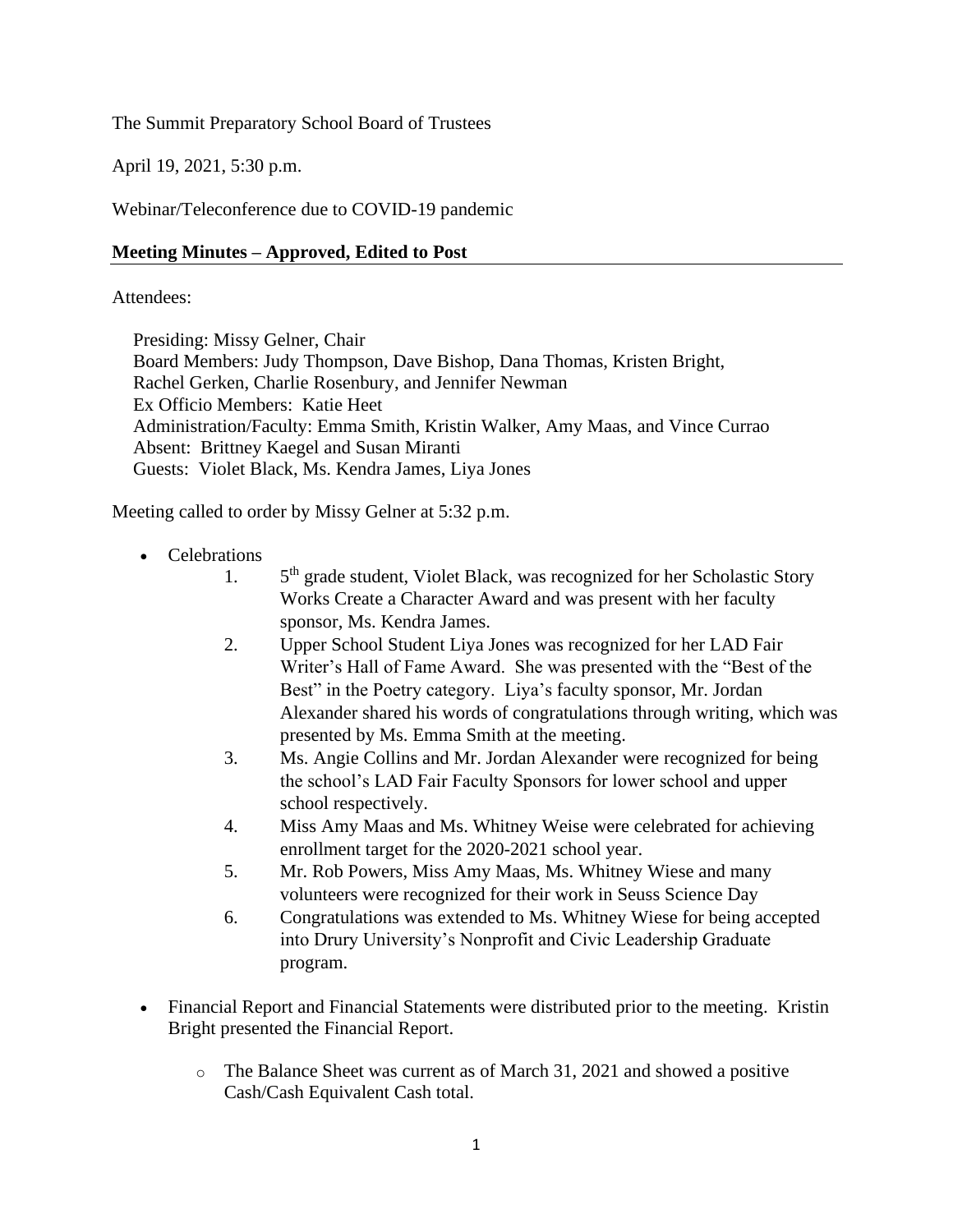- o Economic Injury Disaster Loan (EIDL) was discussed. The options include paying off the loan, keeping the cash to have on hand given the low interest rate, and the 20-year payment term. The Finance Committee is looking at the best way to address the EIDL loan and will make a recommendation to the Board.
- o Budget versus Actual for March, 2021: The school is in a good place overall. The school is operating under budget. The Give Ozarks Day fundraiser was a great success. The school incurred expenses associated with the water damage. Net ordinary income is trending above average even with the water damage expense.
- o Employee Retention Credit is a fully refundable payroll tax credit designed to encourage businesses to retain employees during periods in which businesses are not fully operational. This gives the school a credit on payroll taxes paid to each employee. The COVD-19 government shutdown with the mandates from the government decreased revenue by 10% or more. Therefore, the school qualifies for the  $4<sup>th</sup>$  quarter of 2020. The school will be amending their 941 Form or they can choose to take as a tax credit. Elliot, Robinson will amend the school's tax return 941 filings on behalf of the school.
- o There will be a policy change made to the Dual Credit/Tuition Credit. All high school students can take one college course each semester. The school will set an amount to cover some of the expense associated in enrolling in the college course. The amount might cover all of a course with OTC but may not cover all expenses for courses taken at MSU or Drury, for example. The school may look for a donor to fund the Dual Credit/Tuition Credit programs.
- o A financial aid tuition discount will be offered for early learners for the 2021- 2022 academic year.

MOTION: Dave Bishop moved to approve the Finance report as presented. Rachel Gerken seconded. Motion was approved.

## CONSENT AGENDA (Status Reports)

The following reports were submitted to the board in advance of the meeting.

- 1. Head of School Report Dr. Katie Heet
	- A second Spansih instructor has been hired.
- 2. Faculty Report Emma Smith
- 3. Development Report Vince Currao
- 4. Marketing Report Amy Maas
- 5. Admissions Report Amy Maas
	- There has been a lot of movement with admissions at the school.
- 6. Building and Grounds Report Dana Thomas
- 7. SPO Report (verbal report, no written report) Brittney Kaegel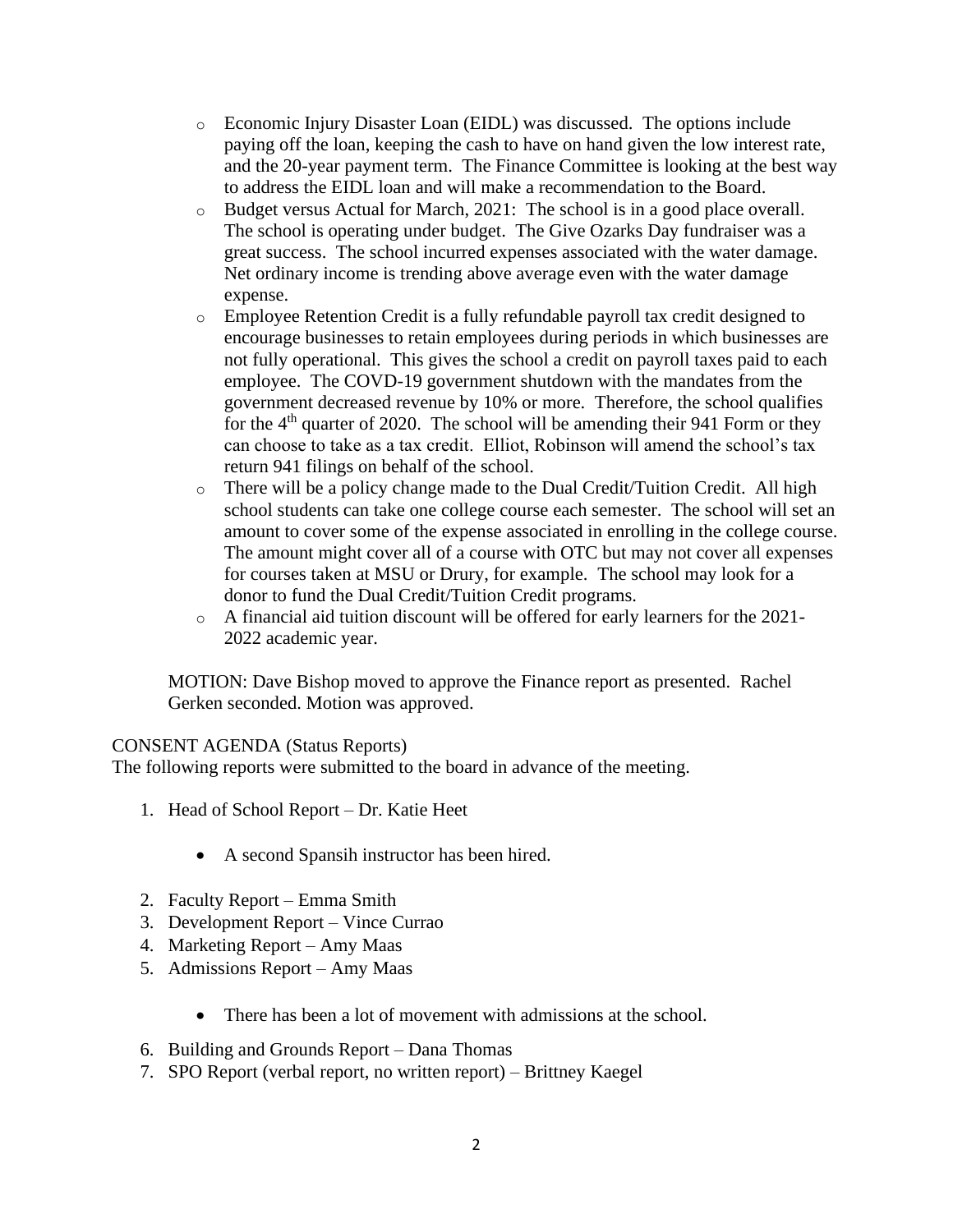- SPO Bylaws are scheduled to be approved at the SPO meeting on May 13, 2021. The approved SPO Bylaws will be sent o the Board on June 1, 2021 to be included in our June, 2021 Board materials.
- SPO Wish Lists will be handled by administration in the future to make things more equitable.
- SPO Elections are taking place on April 29, 2021.
- SPO has planned a service day and a Spring flower fundraiser with pickup of flowers to take place in April and May.
- Graduation is scheduled for May 11, 2021 at the school.
- A Chipotle Dine Out Day fundraiser has been planned for May to support SPO in general.
- 8. Strategic Planning (verbal report) Charlie Rosenbury
	- There is continued work being performed on the Upper School growth initiative. Academic programming and Dual Credit are part of this initiative. Financial considerations and student enrollment are factors in determining what measures will be taken. Student Advisory has been a successful experience. A micro strategic plan has been identified and utilized to help to strengthen the upper school.

# NEW BUSINESS

## Organizational Updates was presented by Dr. Heet.

- o With regard to faculty hiring for the 2020-2021 school year, there is a noted increase in quality of applicants applying to the school.
- o The decision has been made to split the instructors teaching lower school and upper school Art and Music to gain a more specialized skill set for both the lower school and upper school. This will also help to better meet the needs of the diversity of age range.
- o A new Spansih instructor has been hired. The new Spansih instructor will teach both the lower school and upper school and will also teach some geography.
- o Dr. Rhonda Lersch has been hired to serve as the Lower School STEM coordinator. Extracurricular and after school activities will be considered for STEM. Dr. Lersch has a background in teaching  $5<sup>th</sup>$  and  $6<sup>th</sup>$  grades, which will help in bridging the gap between the lower school and upper school.

## Nominating Committee Update presented by Dave Bishop.

o Rischard Ollis has been contacted for leads on potential board members that can provide risk assessment experience.